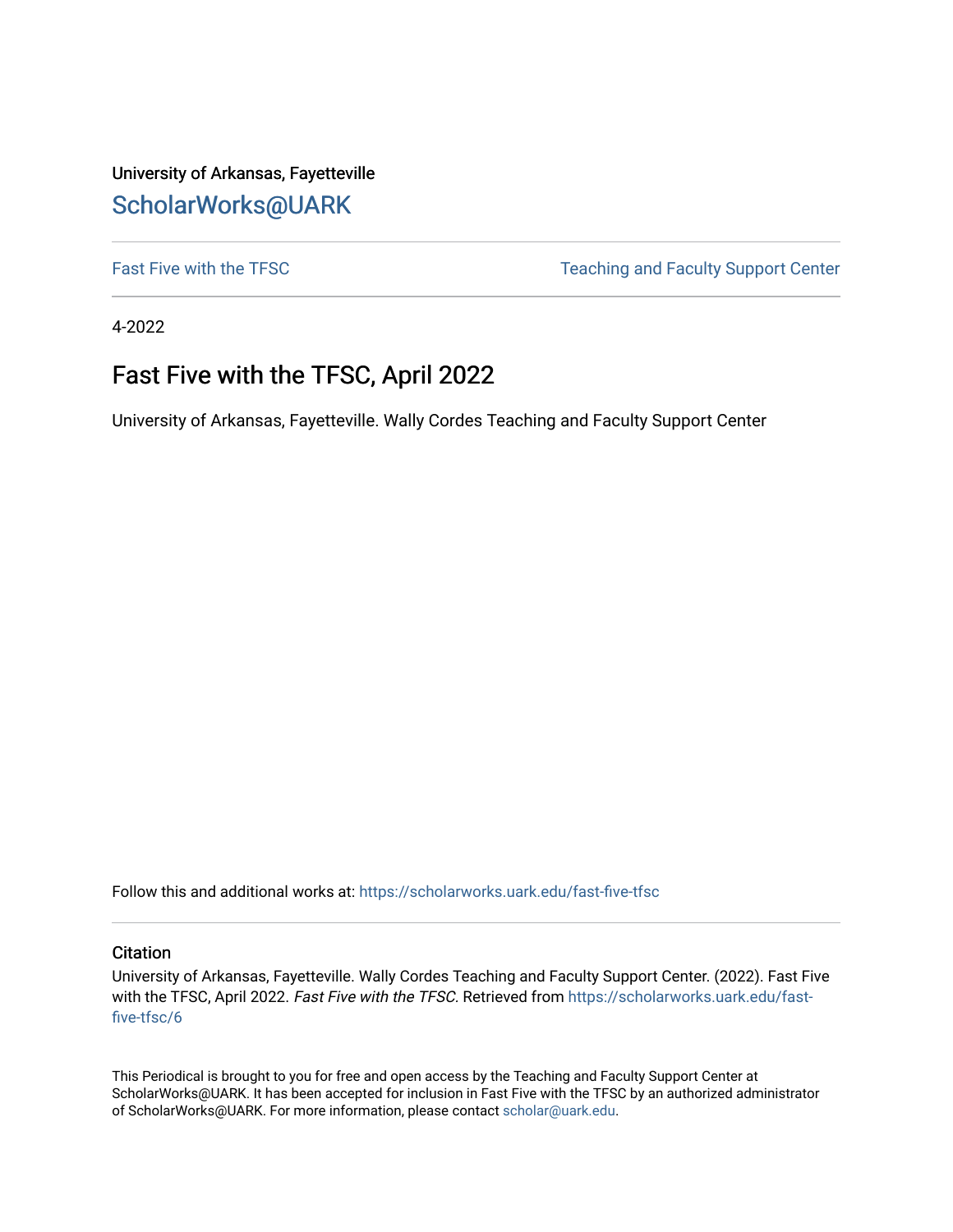# **Fast Five with the TFSC**

*A Newsletter for First Year Faculty at the University of Arkansas*

#### April 2022 Theme: enhancing diversity

#### **3 Quick Tips:**

- **1.** Recently the TFSC and the Cultivating Diversity in the Classroom Committee held an event about incorporating diversity in the classroom. To view the presentation: <https://scholarworks.uark.edu/wctfscpub/26/>See below for two other resources by the speakers at the event.
- **2.** From Dr. Rogelio Garcia Contreras winner of the 2022 University of Arkansas Service Learning Award: "Access to opportunity has to be part of inclusion. This is the key to create real change." To do this consider looking at the Arkansas Global Changemakers, a group that Dr. Garcia Contreras co-founded with Dr. J. Laurence Hare of the History Department. The group can help you can access ways to discuss equity and social innovation: https://globalchangemakers.uark.edu/.
- **3.** From Dr. Jackie Wiersma-Mosley winner of the Cognella Innovation National Teaching Award for Family Science: "It can be as simple as having students attend a multicultural event, eating a food they have not eaten before, or visiting a museum." To learn more check out the open educational access book written by Dr. Wiersma-Mosley and Dr. Margaret Miller Butcher of the Department of Communication: <https://uark.pressbooks.pub/creatingculturalcompetence/>.



**4. Dr. Kelly Hammond** is an associate professor of East Asian History in Fulbright College. She is the author of *China's Muslims and Japan's Empire: Centering Islam in World War II* (UNC Press, 2020) and the recent recipient of a grant from the Stanton Foundation to develop a course about security in Asia.

Including diverse material and course materials into our curriculums is something we should all take seriously. I focus on three main points to enhance diversity in my own courses. Firstly, I ensure that the sources and material we are reading are produced by a wide variety of people. This means that I rarely use a textbook to teach, even in survey courses. I know this is not an option for everyone but supplementing your textbook with sources produced by several different authors provides your students with intellectual diversity. I also try to include information and course material about diverse groups of people. For instance, in all my classes about East Asia, I include material about indigenous peoples and the struggles that they face in places like Taiwan and Japan. Students are generally very receptive to learning about disenfranchised peoples and their struggles. Finally, I try to reflect about the diversity of our own community and think of ways to include course material that highlights specific concerns of Arkansas and Arkansans. For example, when we talk about Japanese internment in World War II, I use all the newspapers produced by internees at the camps in Jerome and Rowher to bring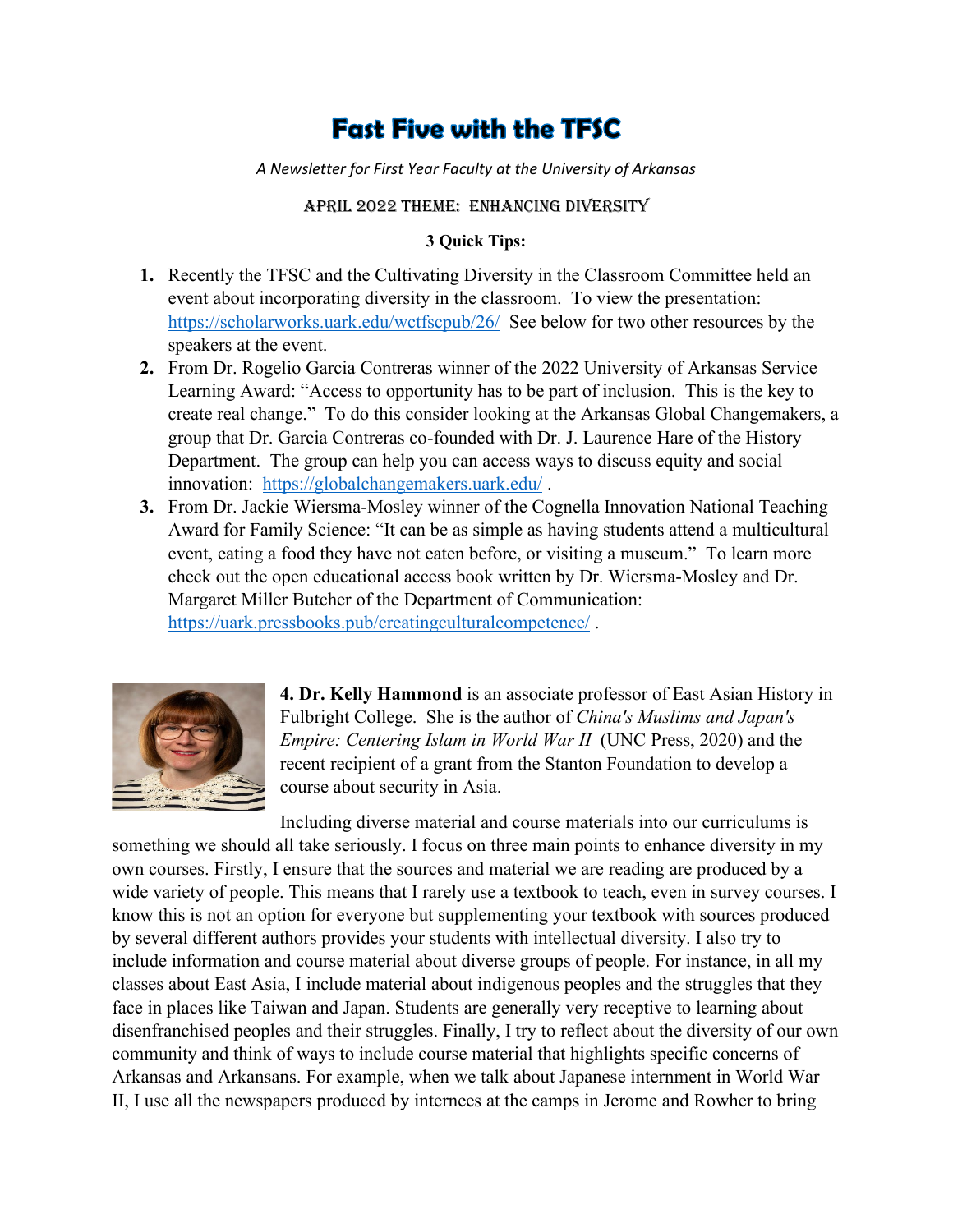the everyday experiences of Japanese Americans in the war into much closer proximity for students. I am also currently developing a course called "Nuclear Asia: from Hiroshima to Fukushima" which will explore the history of nuclear security in Asia. For this course, I will partner with the Marshallese Educational Initiative in Springdale to explore the impact of nuclear testing on the Marshallese community.



**5. Dr. Leslie Jo (LJ) Shelton** is an Assistant Professor of Higher Education and the Higher Education M.Ed. Program Coordinator. In recent years, she has received UofA honors at various levels including superior service awards, commitment to diversity and inclusion award, teaching commendation recognitions, outstanding advising & mentoring award, and outstanding teacher of the year award. She was also recently named a College Student Educators International Emerging Scholar.

# **Conceptualizing Diversity within an Evolving Teaching Philosophy**

This TFSC New Faculty Newsletter prompt is *incorporating diversity topics into the classroom*. This theme connects to my ongoing efforts as I grow as an educator and lifelong learner, and I hope these reflection points and examples are helpful to others who are also engaged in this process. I enter this praxis by conceptualizing what I mean by diversity in the classroom, which for me, draws from my field of higher education/student affairs (HESA) regarding social identities as situated within a matrix of power, privilege, and oppression, particularly at the systemic level (for more information, see the ACPA document "A Bold Vision Forward: A Framework for the Strategic Imperative for Racial Justice and Decolonization" and the ACPA/NASPA Competencies – Social Justice and Inclusion). Before incorporating this work into the classroom, I start with ongoing intentional reflections on my positionality and reflexivity regarding my social identities, and how these identities shape who I am as a person and educator. These reflections are embedded in my teaching philosophy that reflects learning from thinkers like Drs. bell hooks, Bettina Love, and Paulo Freire who highlight the potential for critical education to be liberatory. I also remain attentive to knowing that how I show up in a classroom space, especially regarding DEI-efforts, is influenced by my own social identities and this will be different for others (ex: see Dr. Kerry Ann Rockquemore's work on the cultural taxation faced by Women of Color faculty). Engaging in meaningful reflection and critical dialogue with my colleagues allows me to remain mindful of how my privileged and minoritized identities shape my work as an educator, especially as I work to incorporate productive DEI-related learning in the classroom. In additional to this ongoing personal and professional development, some practices I incorporate include the following:

# **Syllabus**

My syllabi are working documents that provide opportunities for students to reflect on their own social identities as an avenue to understand issues of systemic oppression and what that means for their work as HESA educators. In addition to in-class activities that explicitly explore these areas, I also strive to create inclusive syllabus language and learning opportunities via readings